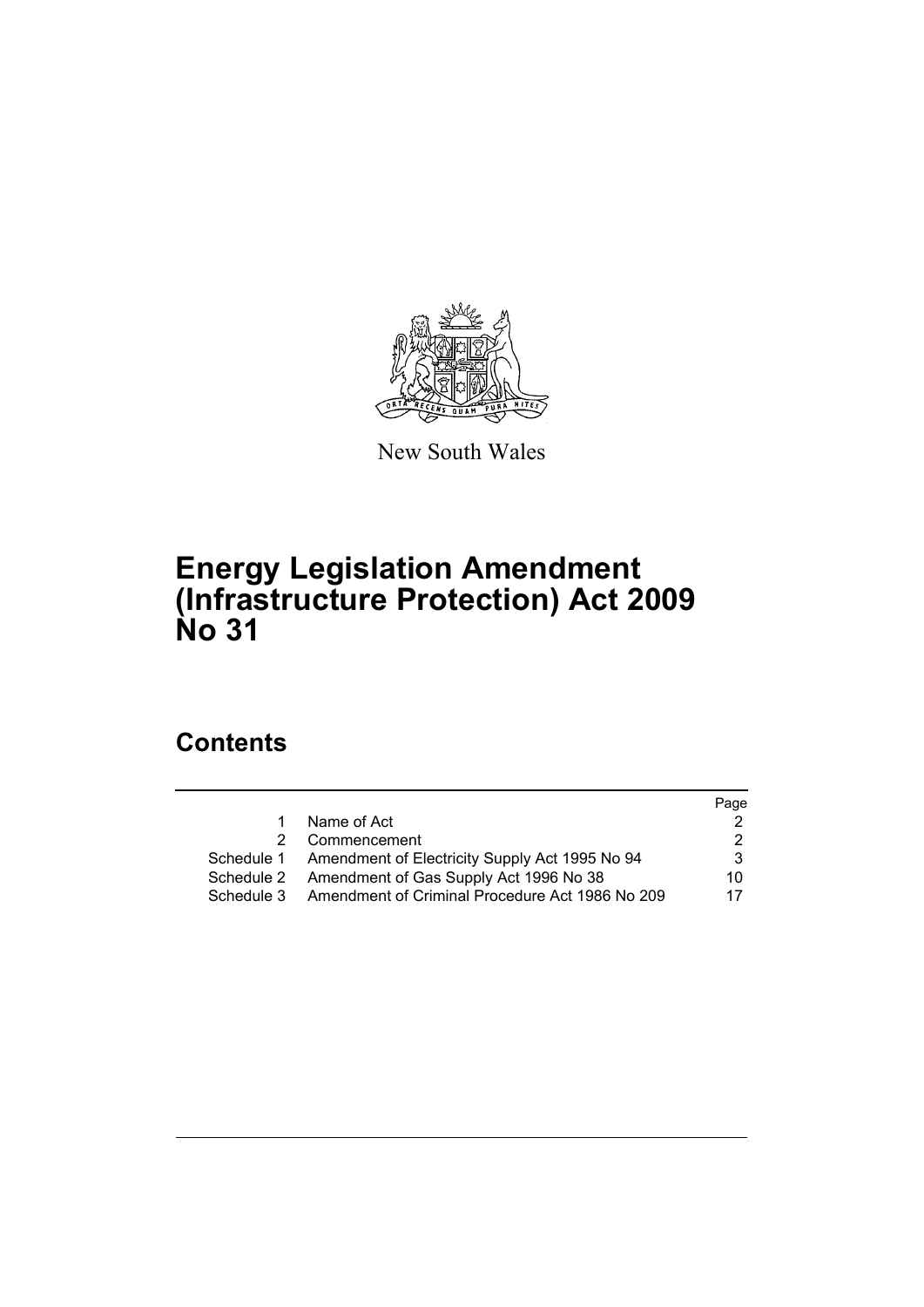

New South Wales

# **Energy Legislation Amendment (Infrastructure Protection) Act 2009 No 31**

Act No 31, 2009

An Act to amend the *Electricity Supply Act 1995* and the *Gas Supply Act 1996* to make further provision for the protection of electricity and gas infrastructure; and for other purposes. [Assented to 9 June 2009]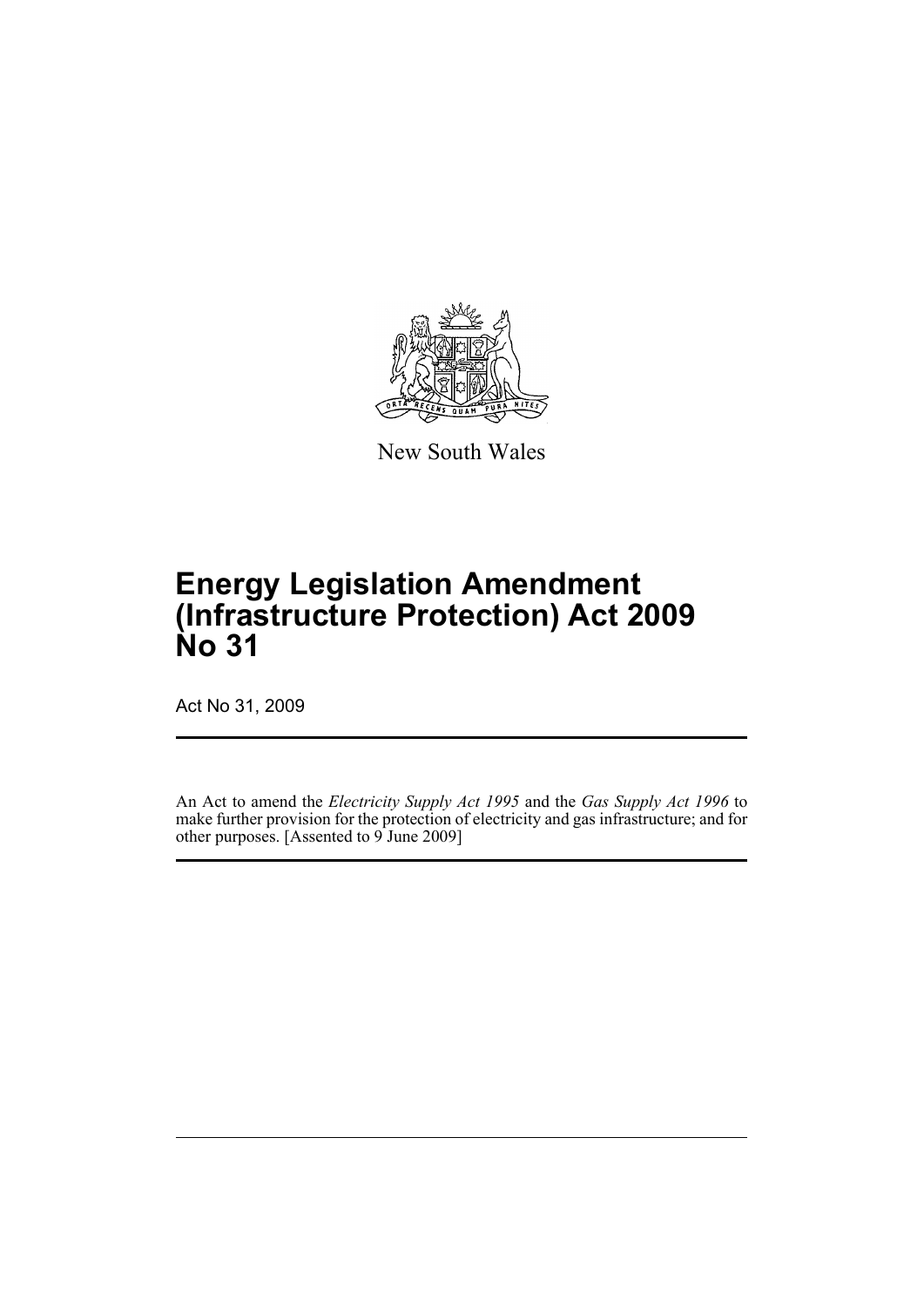### <span id="page-2-0"></span>**The Legislature of New South Wales enacts:**

# **1 Name of Act**

This Act is the *Energy Legislation Amendment (Infrastructure Protection) Act 2009*.

# <span id="page-2-1"></span>**2 Commencement**

This Act commences on a day or days to be appointed by proclamation.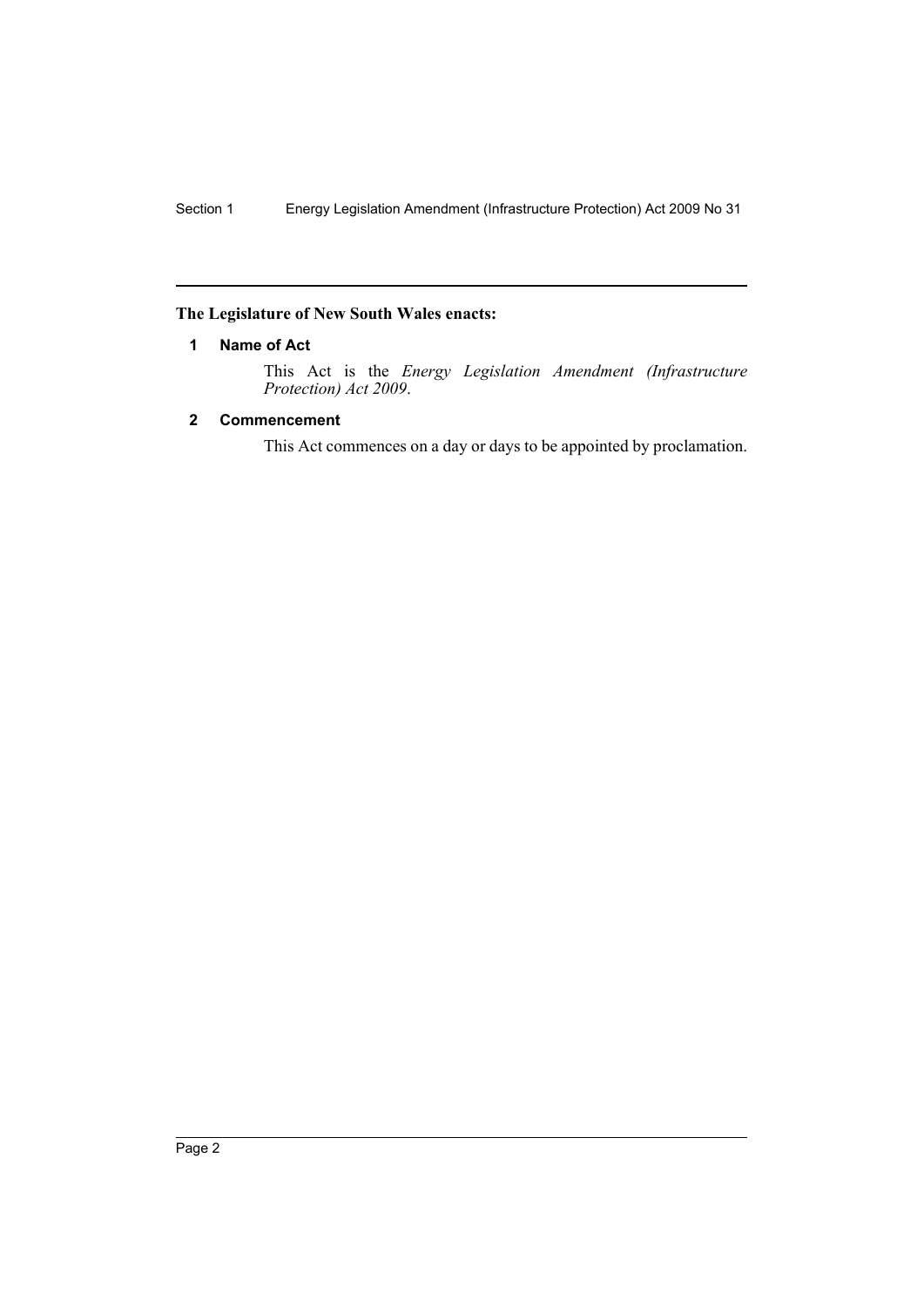Amendment of Electricity Supply Act 1995 No 94 Schedule 1

# <span id="page-3-0"></span>**Schedule 1 Amendment of Electricity Supply Act 1995 No 94**

#### **[1] Section 49A**

Insert after section 49:

#### **49A Excavation work affecting electricity works**

- (1) This section applies if a network operator has reasonable cause to believe that the carrying out or proposed carrying out of excavation work in, on or near its electricity works:
	- (a) could destroy, damage or interfere with those works, or
	- (b) could make those works become a potential cause of bush fire or a potential risk to public safety.
- (2) In those circumstances, a network operator may serve a written notice on the person carrying out or proposing to carry out the excavation work requiring the person:
	- (a) to modify the excavation work, or
	- (b) not to carry out the excavation work, but only if the network operator is of the opinion that modifying the excavation work will not be effective in preventing the destruction or damage of, or interference with, the electricity works concerned or in preventing those works becoming a potential cause of bush fire or a potential risk to public safety.
- (3) A notice under subsection (2) must specify the excavation work that is to be modified or not carried out.
- (4) A network operator may recover the following costs in a court of competent jurisdiction as a debt owed to it by a person who carried out excavation work the subject of a notice under subsection (2):
	- (a) the costs incurred in replacing any of the network operator's electricity works destroyed by the excavation work,
	- (b) the costs incurred in repairing any damage to the network operator's electricity works caused by the excavation work,
	- (c) the costs incurred in remedying or mitigating any interference with the network operator's electricity works caused by the excavation work.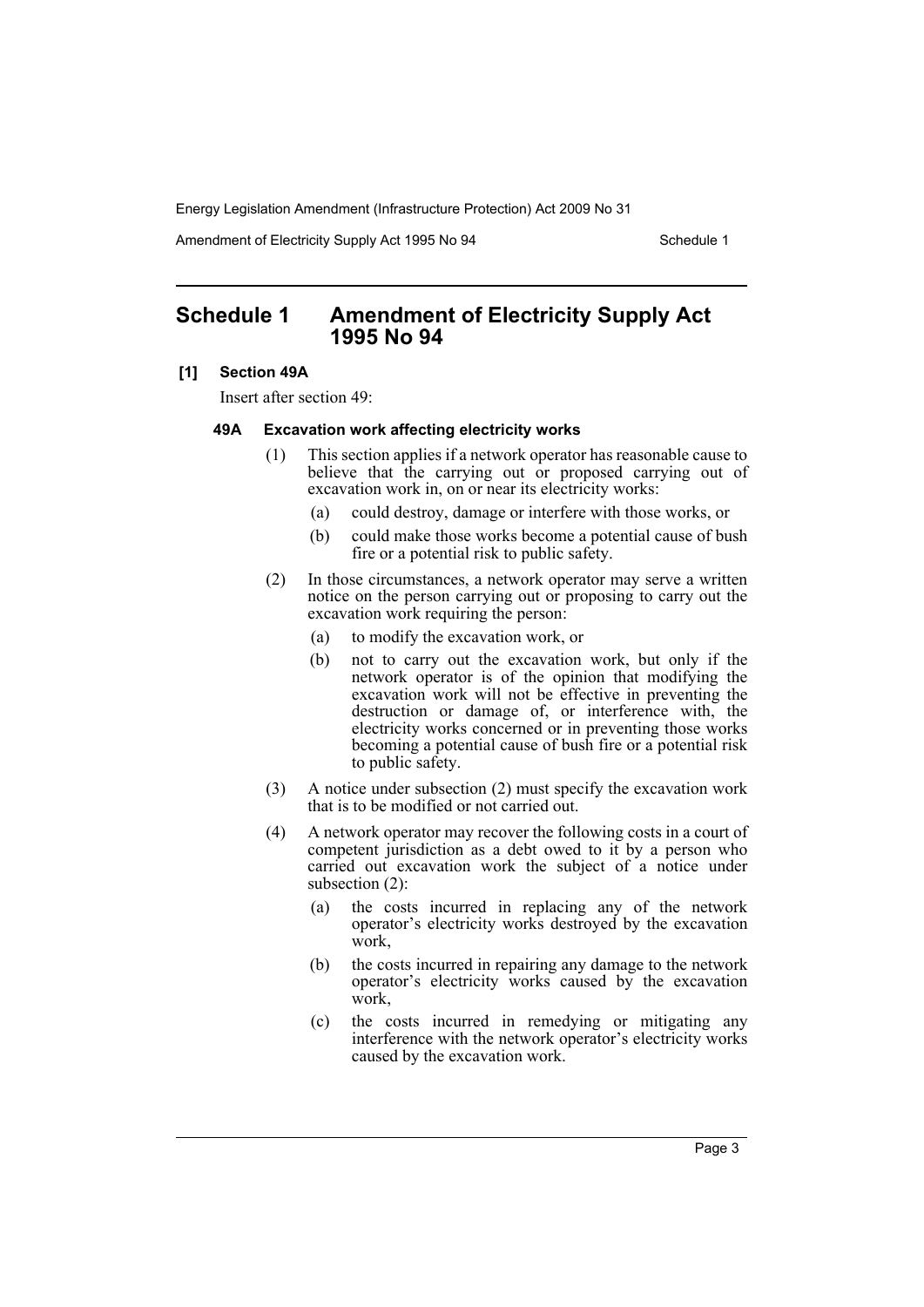- (5) A network operator may apply for an injunction to prevent the carrying out of excavation work in, on or near its electricity works.
- (6) A network operator may take action under this section even if the person carrying out the excavation work owns or occupies the land in, on or over which the network operator's electricity works are situated.

# **[2] Section 54 Powers of entry**

Insert at the end of section 54 (1) (f):

, or

- (g) monitoring any excavation work in accordance with regulations under section 63Z, or
- (h) exercising any function conferred on the network operator by section 49 or 49A.

#### **[3] Part 5E**

Insert after Part 5D:

# **Part 5E Protection of underground electricity power lines**

#### **63X Definitions**

In this Part, *designated information provider* means:

- (a) Dial Before You Dig NSW/ACT Incorporated, or
- (b) if another person or body is prescribed by the regulations for the purposes of this definition, that other person or body.

#### **63Y Provision of information on underground electricity power lines by network operators**

- (1) It is a condition of a distribution network service provider's licence that the distribution network service provider must:
	- (a) be a member of the designated information provider, and
	- (b) comply with any obligations imposed by that membership.
- (2) The regulations may make provision for or with respect to the provision of information by network operators in respect of underground electricity power lines, including (but not limited to) the provision of such information in connection with a request for information under section 63Z.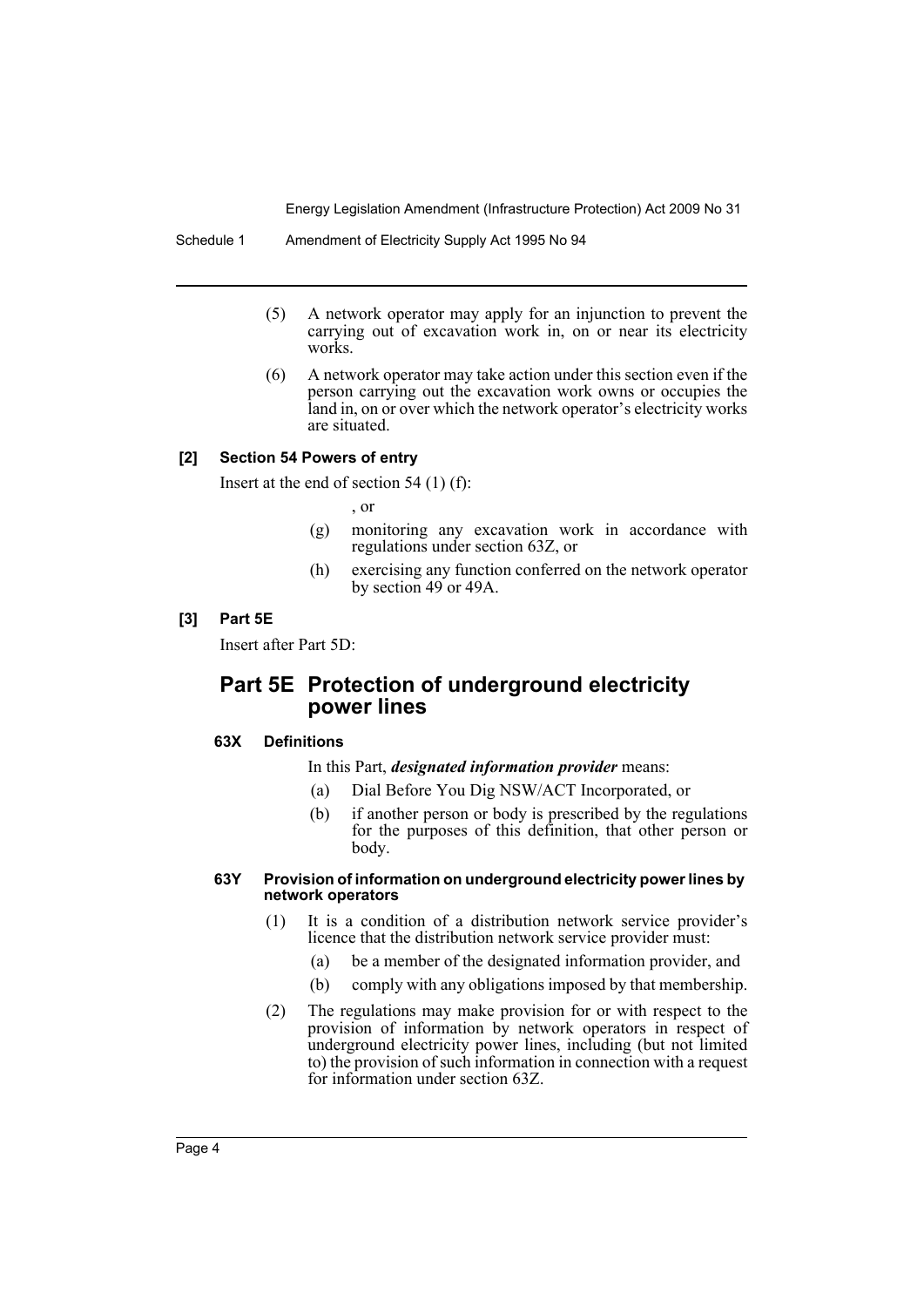Amendment of Electricity Supply Act 1995 No 94 Schedule 1

#### **63Z Requirements in relation to carrying out of certain excavation work**

- (1) A person must not commence to carry out excavation work to which this section applies, or authorise such excavation work to be commenced, unless the person has first:
	- (a) contacted the designated information provider and requested information as to the location and type of any underground electricity power lines in the vicinity of the proposed work, and
	- (b) complied with any reasonable procedures of the designated information provider as to the manner of contacting the designated information provider and the information to be provided by the person in connection with the person's request for information, and
	- (c) allowed a reasonable period for the requested information to be provided.

Maximum penalty: 20 penalty units.

- (2) Subsection (1) does not require a person to whom that subsection applies to comply with the requirements of that subsection in relation to excavation work if another person to whom that subsection applies has already complied with those requirements in relation to that excavation work.
- (3) A person must not carry out excavation work to which this section applies, or authorise such excavation work to be carried out, unless the person has ensured that any requirements of the regulations in relation to the carrying out of the work are complied with.

Maximum penalty: 20 penalty units.

- (4) The regulations may make provision for or with respect to the following:
	- (a) prescribing requirements in relation to the carrying out of excavation work to which this section applies,
	- (b) requiring notification to be given to a specified person or body, or person or body of a specified class, in relation to the carrying out of excavation work to which this section applies,
	- (c) the monitoring of excavation work to which this section applies,
	- (d) what constitutes reasonable procedures for the purposes of subsection (1),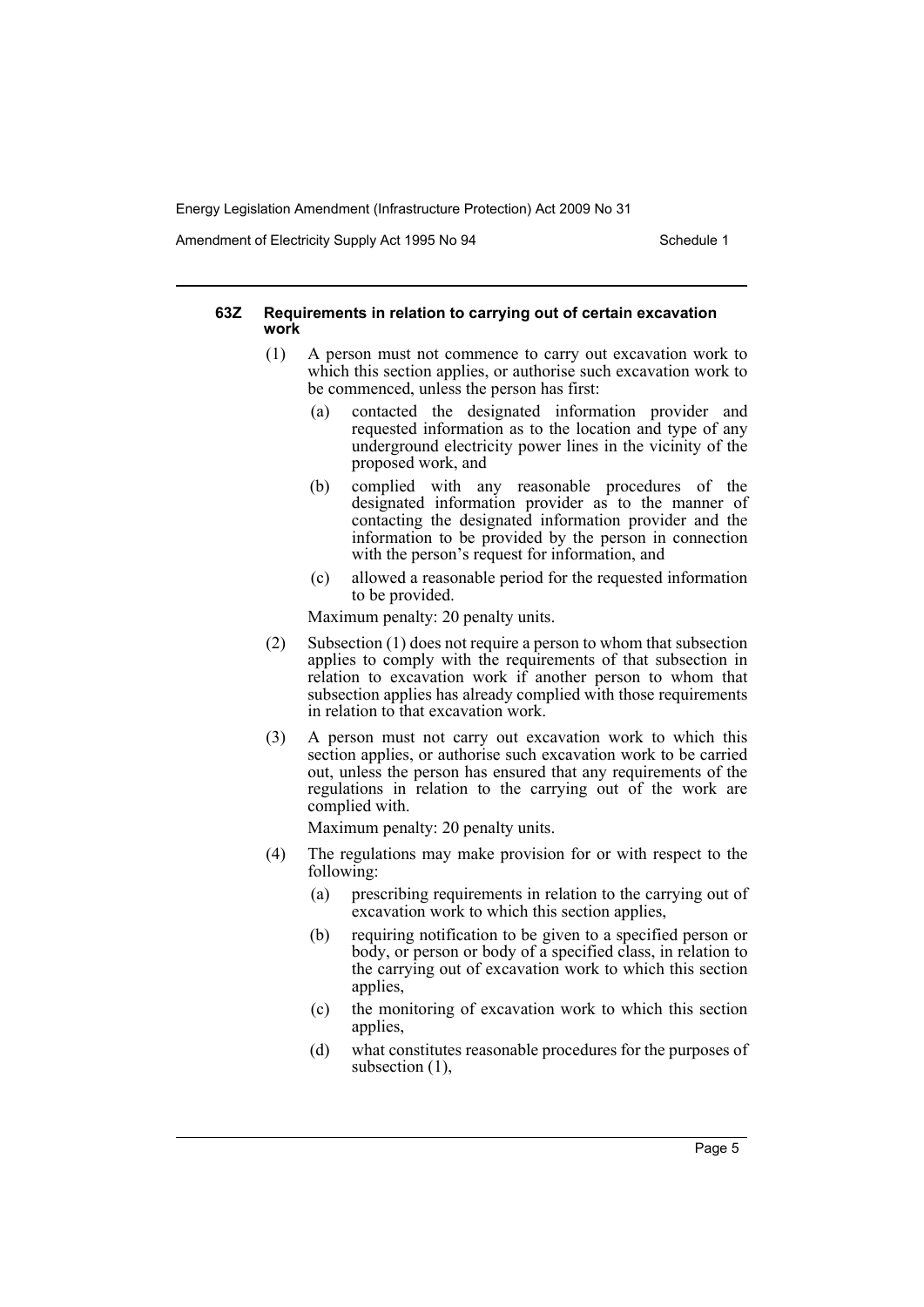Schedule 1 Amendment of Electricity Supply Act 1995 No 94

- (e) what constitutes a reasonable period for requested information to be provided for the purposes of subsection  $(1)$ .
- (5) This section applies to excavation work in an area, and of a kind, prescribed by the regulations.

#### **63ZA Notification of damage to underground electricity power lines**

- (1) A person must, as soon as practicable after becoming aware that any action of the person or any action authorised by the person has damaged an underground electricity power line, notify the network operator that owns the power line of the damage. Maximum penalty: 20 penalty units.
- (2) The regulations may make provision for the manner in which a person must notify for the purposes of subsection (1).
- (3) Subsection (1) does not require a person to notify the network operator of the damage concerned if another person to whom that subsection applies has already notified the network operator of the damage.

#### **63ZB Orders for costs, expenses and compensation at time offence proved**

- (1) This section applies where a court convicts a person of an offence against this Part or section 65.
- (2) The court may, if it appears to the court that a network operator has, by reason of the commission of the offence:
	- (a) suffered loss or damage to its electricity works, or
	- (b) incurred costs and expenses in preventing or mitigating, or in attempting to prevent or mitigate, any such loss or damage,

order the offender to pay to the network operator the costs and expenses so incurred, or compensation for the loss or damage so suffered, as the case may be, in such amount as is fixed by the order.

(3) A court may not make an order under subsection (2) for the payment of an amount that exceeds the amount for which an order may be made by the court when exercising jurisdiction under the *Civil Procedure Act 2005*. An order made by the court is enforceable as if it were an order made by the court when exercising jurisdiction under that Act.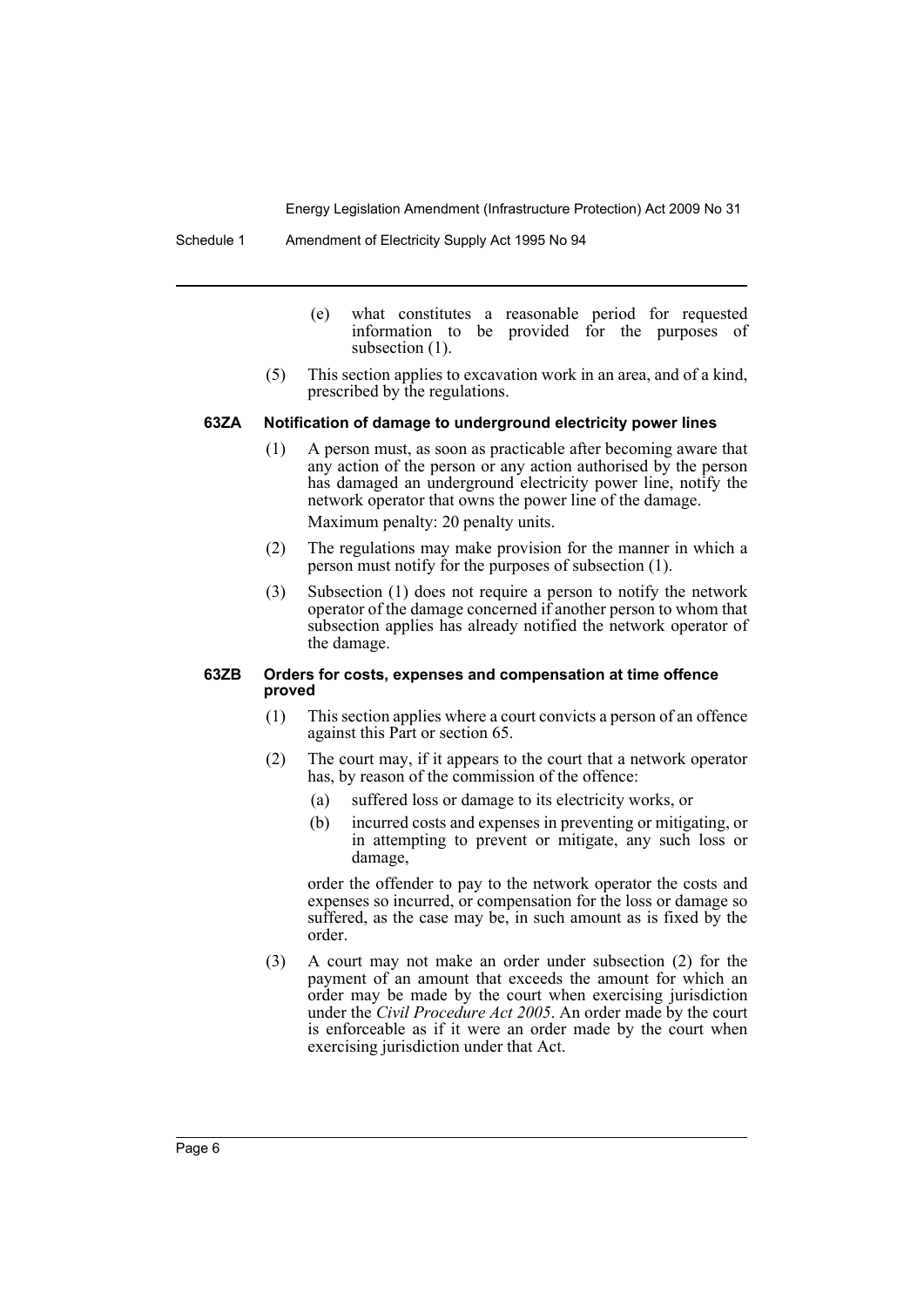Amendment of Electricity Supply Act 1995 No 94 Schedule 1

- (4) Orders may be made under this section in addition to any penalty that may be imposed or any other action that may be taken in relation to the offence concerned.
- (5) Orders may be made under this section regardless of whether any penalty is imposed, or other action taken, in relation to the offence concerned.
- (6) In this section: *the court* means the court that convicts a person of the offence concerned.

*the offender* means the person who is convicted of the offence.

#### **63ZC Civil liability of designated information provider**

- (1) This section applies to the following persons:
	- (a) the designated information provider, any officer or employee of the designated information provider or any person acting on behalf of the designated information provider,
	- (b) a network operator, any officer or employee of the network operator or any person acting on behalf of the network operator.
- (2) A person to whom this section applies does not incur any civil monetary liability for any act or omission in connection with a request for information under section 63Z or the provision of information in compliance or purported compliance with the regulations under section 63Y unless the act or omission is done or made in bad faith or through negligence.
- (3) The civil monetary liability for an act or omission of a kind referred to in subsection (2) done or made through negligence may not exceed the maximum amount prescribed by the regulations.
- (4) For the purposes of subsection  $(3)$ , the regulations may:
	- (a) prescribe maximum amounts that are limited in their application to persons, events, circumstances, losses or periods specified in the regulations, and
	- (b) prescribe maximum amounts that vary in their application according to the persons to whom or the events, circumstances, losses or periods to which they are expressed to apply, and
	- (c) prescribe the manner in which a maximum amount is to be divided amongst claimants.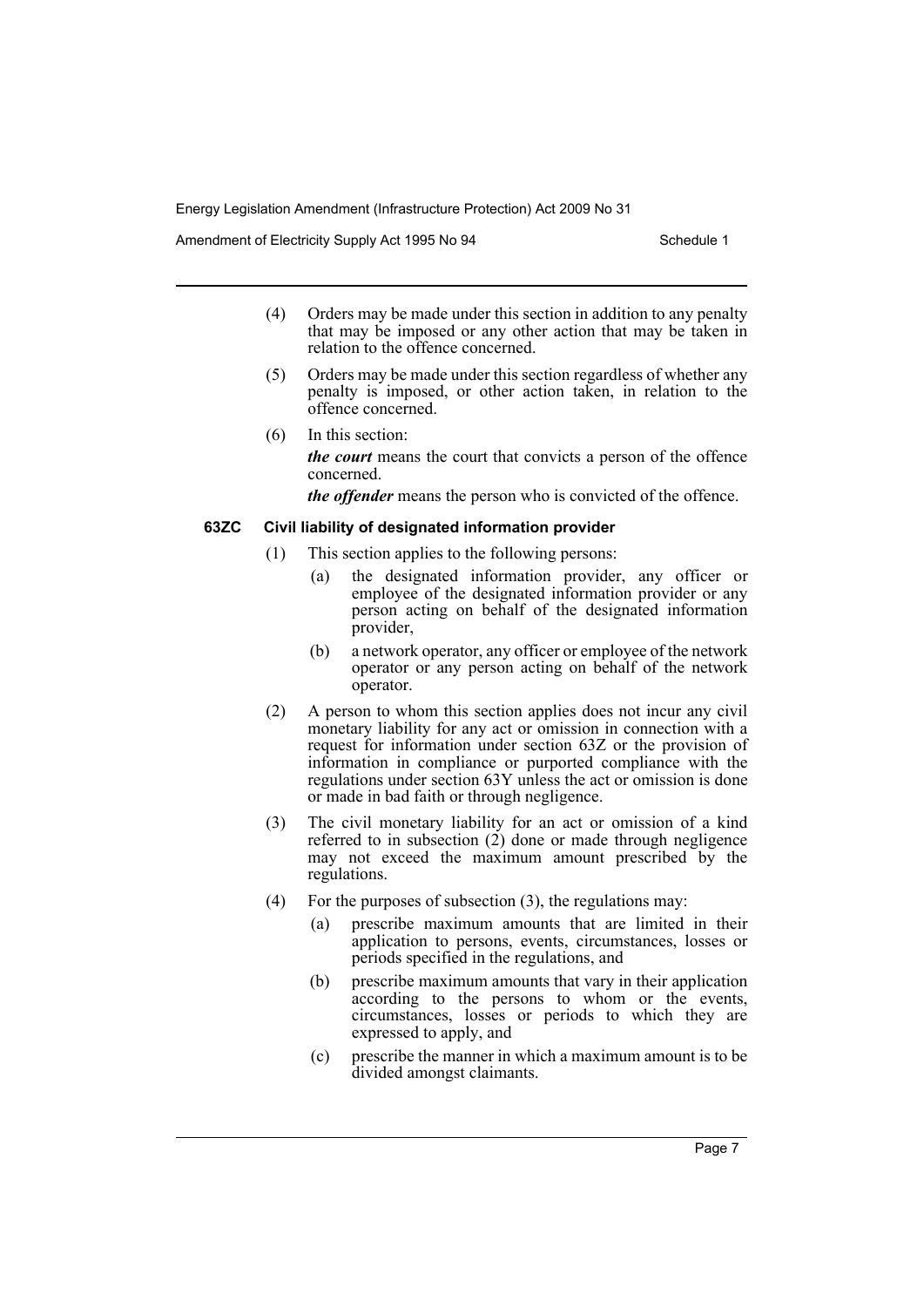Schedule 1 Amendment of Electricity Supply Act 1995 No 94

- (5) A person to whom this section applies may enter into an agreement with another person varying or excluding the operation of a provision of this section and, to the extent of that agreement, that provision does not apply.
- (6) This section does not apply to any liability of an officer or employee of a person to whom this section applies to the person.
- (7) In this section: *civil monetary liability* means liability to pay damages or compensation or any other amount in a civil proceeding, but does not include the costs of proceedings.

#### **[4] Section 65 Interference with electricity works**

Omit the matter relating to the maximum penalty. Insert instead:

Maximum penalty:

- (a) in the case of a corporation—4,000 penalty units, or
- (b) in any other case—200 penalty units or imprisonment for 5 years (or both).

# **[5] Section 65 (2)–(4)**

Insert at the end of section 65:

- (2) An offence under this section that is committed by an individual is an indictable offence.
- (3) Chapter 5 of the *Criminal Procedure Act 1986* (which relates to the summary disposal of certain indictable offences unless an election is made to proceed on indictment) applies to and in respect of an indictable offence under this section.
- (4) Section 102 does not apply to an indictable offence under this section.

**Note.** Offences by corporations are to be dealt with summarily (see section 102 (1) and (2)).

#### **[6] Section 100A**

Insert after section 100:

# **100A Personal liability of authorised officers of network operators**

(1) A matter or thing done or omitted to be done by an authorised officer appointed by a network operator does not, if the matter or thing was done or omitted in good faith for the purpose of exercising a function under this Act, subject any such officer personally to any action, liability, claim or demand.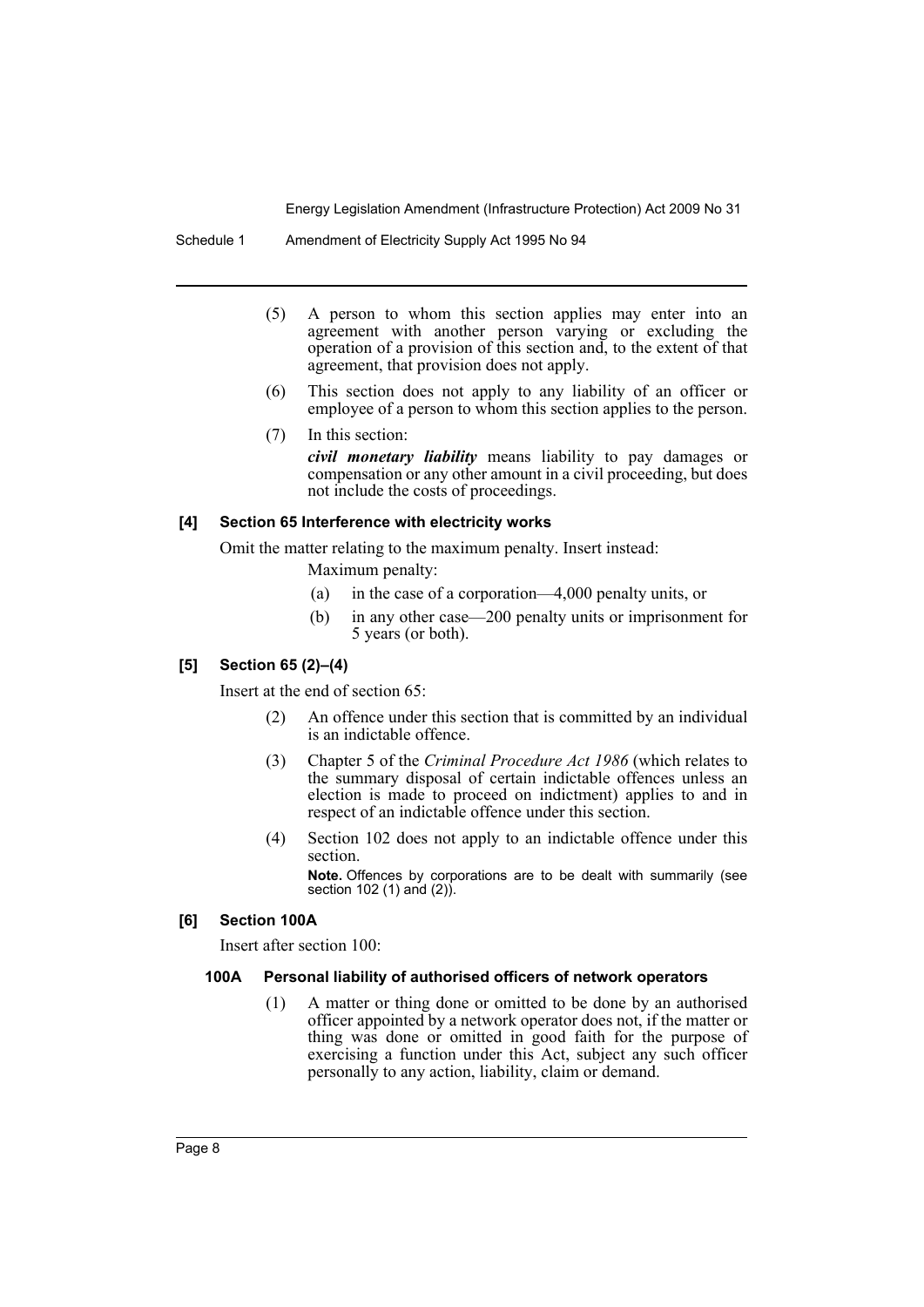Amendment of Electricity Supply Act 1995 No 94 Schedule 1

(2) However, any such liability attaches instead to the network operator concerned.

#### **[7] Section 106 Regulations**

Insert ", 63Y, 63Z" after "16" in section 106 (2).

#### **[8] Schedule 6 Savings, transitional and other provisions**

Insert at the end of clause 1 (1):

*Energy Legislation Amendment (Infrastructure Protection) Act 2009*

# **[9] Schedule 6**

Insert at the end of Schedule 6 with appropriate Part and clause numbering:

# **Part Provisions consequent on enactment of Energy Legislation Amendment (Infrastructure Protection) Act 2009**

#### **Application of certain provisions**

- (1) In this clause, *amending Act* means the *Energy Legislation Amendment (Infrastructure Protection) Act 2009*.
- (2) Section 63Y (1) (as inserted by the amending Act) applies to licences whether or not granted before, on or after the commencement of that subsection.
- (3) A provision of section 63ZB or 65 (2)–(4) (as inserted by the amending Act) applies to offences committed on or after the commencement of that provision.
- (4) Section 63ZC (as inserted by the amending Act) applies to acts or omissions done or made on or after the commencement of that section.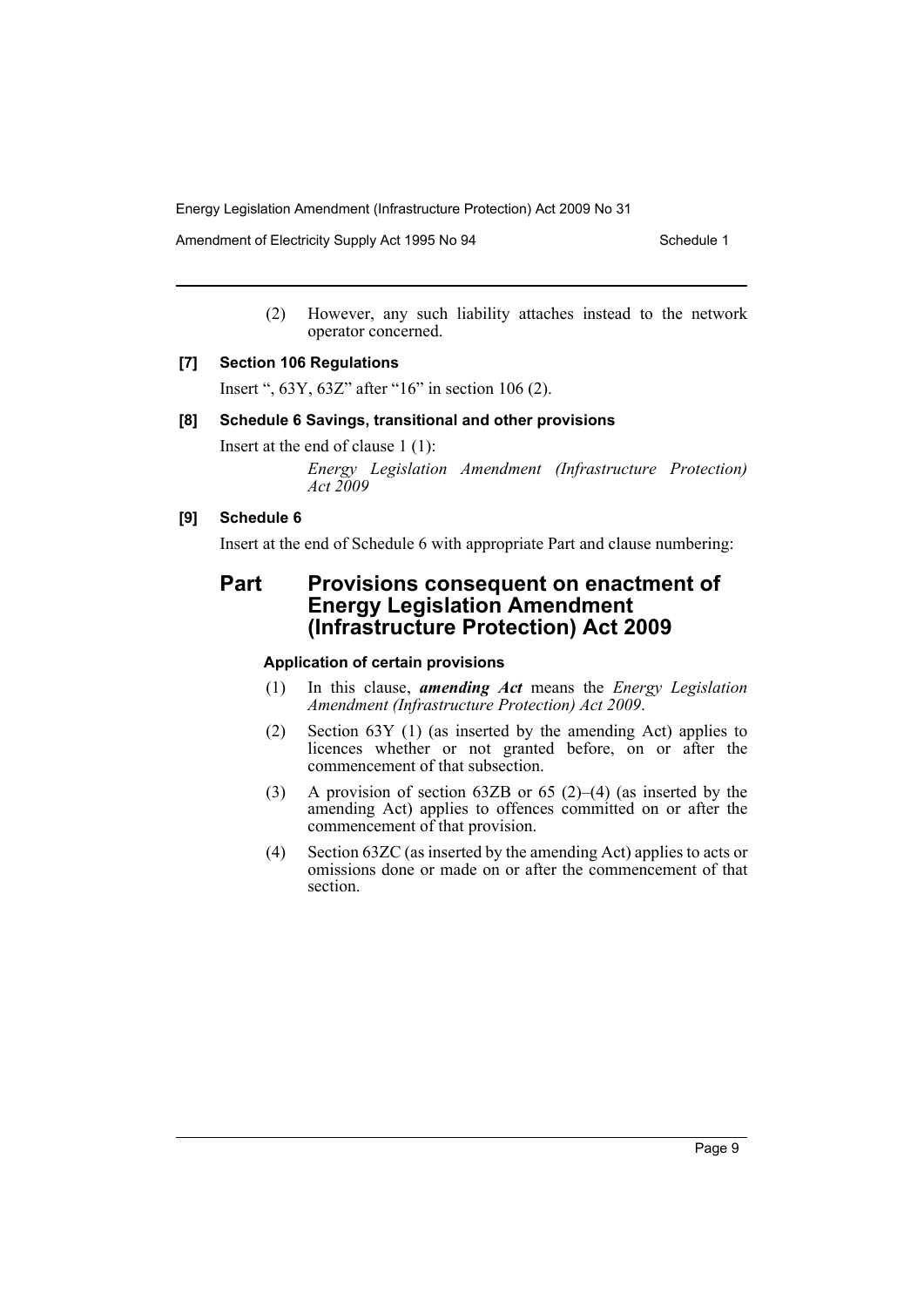Schedule 2 Amendment of Gas Supply Act 1996 No 38

# <span id="page-10-0"></span>**Schedule 2 Amendment of Gas Supply Act 1996 No 38**

#### **[1] Section 50A**

Insert after section 50:

#### **50A Excavation work affecting gas works**

- (1) This section applies if a network operator has reasonable cause to believe that the carrying out or proposed carrying out of excavation work in, on or near its gas works:
	- (a) could destroy, damage or interfere with those works, or
	- (b) could make those works become a potential risk to public safety.
- (2) In those circumstances, a network operator may serve a written notice on the person carrying out or proposing to carry out the excavation work requiring the person:
	- (a) to modify the excavation work, or
	- (b) not to carry out the excavation work, but only if the network operator is of the opinion that modifying the excavation work will not be effective in preventing the destruction or damage of, or interference with, the gas works concerned or in preventing those works becoming a potential risk to public safety.
- (3) A notice under subsection (2) must specify the excavation work that is to be modified or not carried out.
- (4) A network operator may recover the following costs in a court of competent jurisdiction as a debt owed to it by a person who carried out excavation work the subject of a notice under subsection (2):
	- (a) the costs incurred in replacing any of the network operator's gas works destroyed by the excavation work,
	- (b) the costs incurred in repairing any damage to the network operator's gas works caused by the excavation work,
	- (c) the costs incurred in remedying or mitigating any interference with the network operator's gas works caused by the excavation work.
- (5) A network operator may apply for an injunction to prevent the carrying out of excavation work in, on or near its gas works.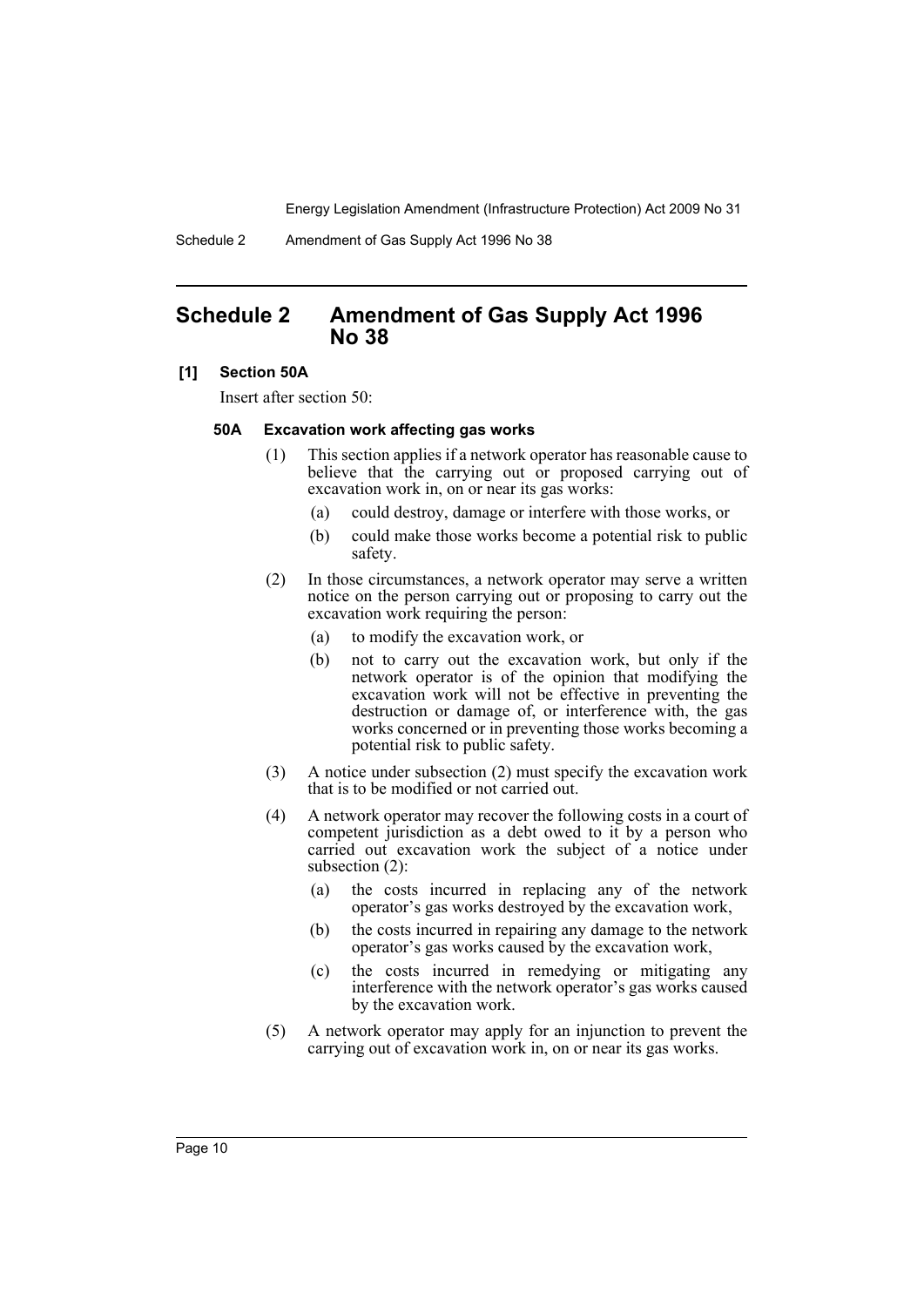Amendment of Gas Supply Act 1996 No 38 Schedule 2 Schedule 2

(6) A network operator may take action under this section even if the person carrying out the excavation work owns or occupies the land in, on or over which the network operator's gas works are situated.

#### **[2] Section 55 Powers of entry**

Insert at the end of section 55 (1) (e):

, or

- (f) monitoring any excavation work in accordance with regulations under section 64C, or
- (g) exercising any function conferred on the network operator by section 50 or 50A.

#### **[3] Part 4A**

Insert after Part 4:

# **Part 4A Protection of underground gas pipelines**

### **64A Definitions**

In this Part, *designated information provider* means:

- (a) Dial Before You Dig NSW/ACT Incorporated, or
- (b) if another person or body is prescribed by the regulations for the purposes of this definition, that other person or body.

#### **64B Provision of information on underground gas pipelines by network operators**

- (1) It is a condition of a distributor's licence that the distributor must:
	- (a) be a member of the designated information provider, and
	- (b) comply with any obligations imposed by that membership.
- (2) It is a condition of a reticulator's authorisation that the reticulator must:
	- (a) be a member of the designated information provider, and
	- (b) comply with any obligations imposed by that membership.
- (3) The regulations may make provision for or with respect to the provision of information by network operators in respect of underground gas pipelines, including (but not limited to) the provision of such information in connection with a request for information under section 64C.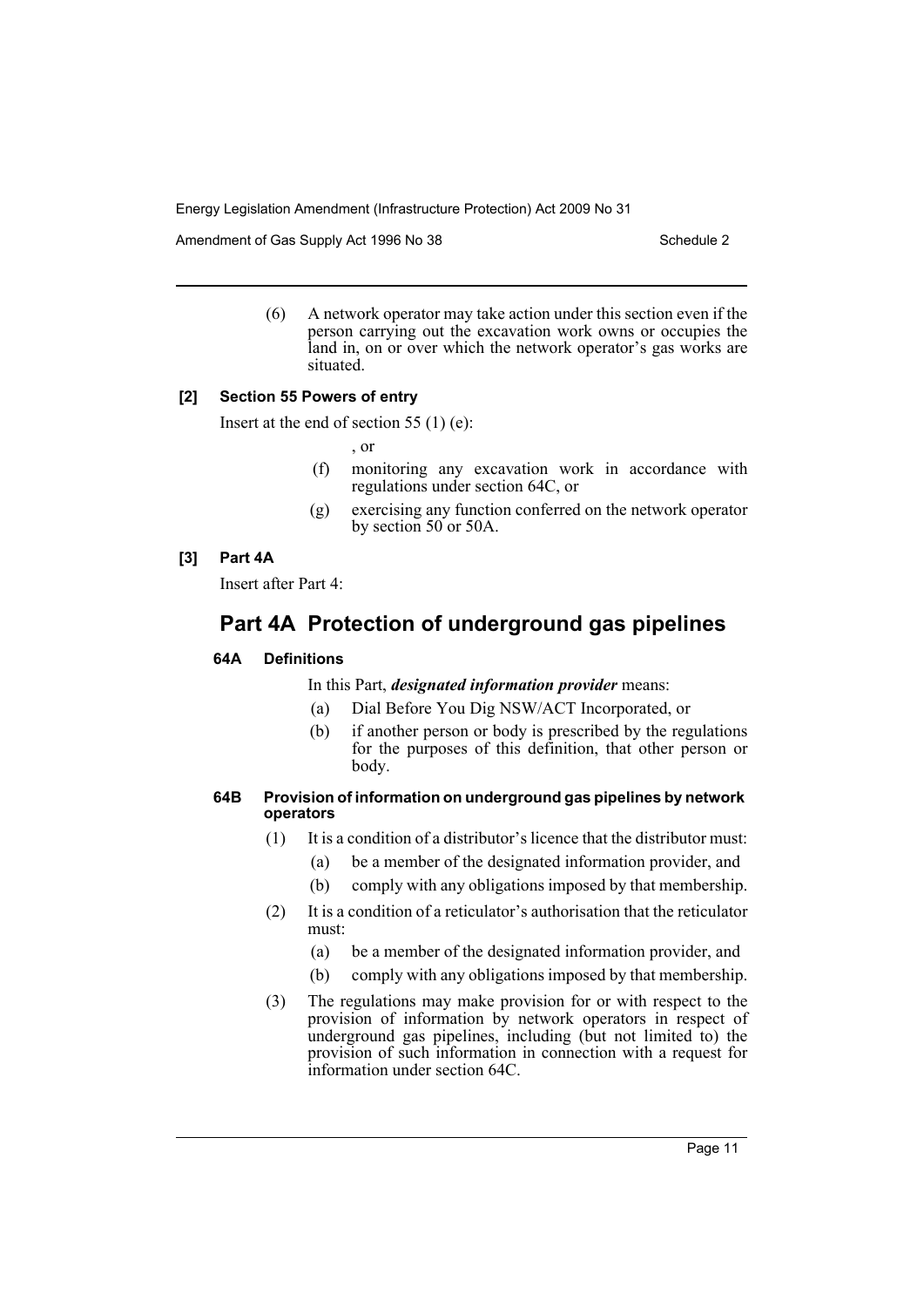Schedule 2 Amendment of Gas Supply Act 1996 No 38

#### **64C Requirements in relation to carrying out of certain excavation work**

- (1) A person must not commence to carry out excavation work to which this section applies, or authorise such excavation work to be commenced, unless the person has first:
	- (a) contacted the designated information provider and requested information as to the location and type of any underground gas pipelines in the vicinity of the proposed work, and
	- (b) complied with any reasonable procedures of the designated information provider as to the manner of contacting the designated information provider and the information to be provided by the person in connection with the person's request for information, and
	- (c) allowed a reasonable period for the requested information to be provided.

Maximum penalty: 20 penalty units.

- (2) Subsection (1) does not require a person to whom that subsection applies to comply with the requirements of that subsection in relation to excavation work if another person to whom that subsection applies has already complied with those requirements in relation to that excavation work.
- (3) A person must not carry out excavation work to which this section applies, or authorise such excavation work to be carried out, unless the person has ensured that any requirements of the regulations in relation to the carrying out of the work are complied with.

Maximum penalty: 20 penalty units.

- (4) The regulations may make provision for or with respect to the following:
	- (a) prescribing requirements in relation to the carrying out of excavation work to which this section applies,
	- (b) requiring notification to be given to a specified person or body, or person or body of a specified class, in relation to the carrying out of excavation work to which this section applies,
	- (c) the monitoring of excavation work to which this section applies,
	- (d) what constitutes reasonable procedures for the purposes of subsection (1),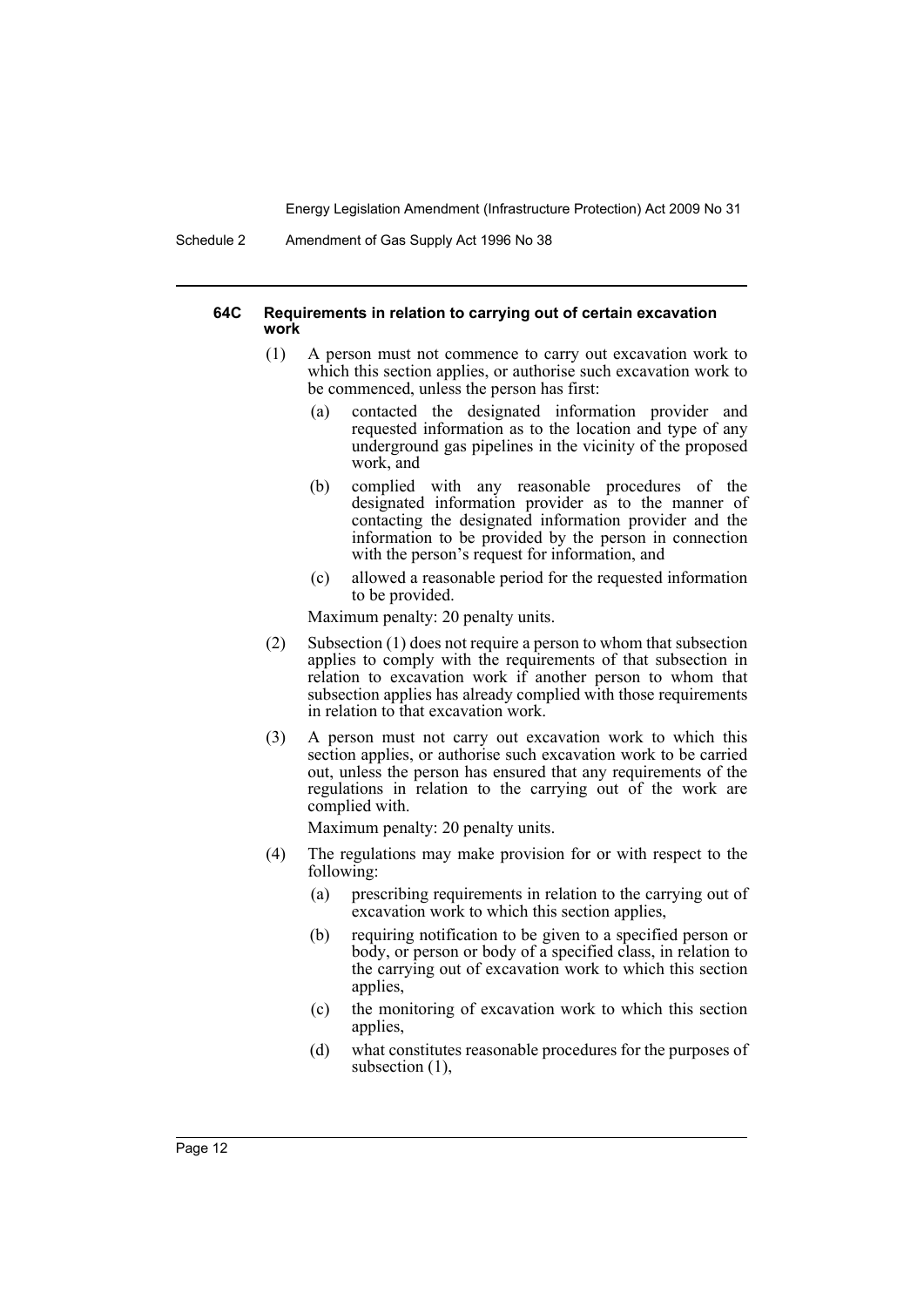Amendment of Gas Supply Act 1996 No 38 Schedule 2 Schedule 2

- (e) what constitutes a reasonable period for requested information to be provided for the purposes of subsection  $(1)$ .
- (5) This section applies to excavation work in an area, and of a kind, prescribed by the regulations.

#### **64D Notification of damage to underground gas pipelines**

- (1) A person must, as soon as practicable after becoming aware that any action of the person or any action authorised by the person has damaged an underground gas pipeline, notify the network operator that owns the pipeline of the damage. Maximum penalty: 20 penalty units.
- (2) The regulations may make provision for the manner in which a person must notify for the purposes of subsection (1).
- (3) Subsection (1) does not require a person to notify the network operator of the damage concerned if another person to whom that subsection applies has already notified the network operator of the damage.

#### **64E Orders for costs, expenses and compensation at time offence proved**

- (1) This section applies where a court convicts a person of an offence against this Part or section 66.
- (2) The court may, if it appears to the court that a network operator has, by reason of the commission of the offence:
	- (a) suffered loss or damage to its gas works, or
	- (b) incurred costs and expenses in preventing or mitigating, or in attempting to prevent or mitigate, any such loss or damage,

order the offender to pay to the network operator the costs and expenses so incurred, or compensation for the loss or damage so suffered, as the case may be, in such amount as is fixed by the order.

(3) A court may not make an order under subsection (2) for the payment of an amount that exceeds the amount for which an order may be made by the court when exercising jurisdiction under the *Civil Procedure Act 2005*. An order made by the court is enforceable as if it were an order made by the court when exercising jurisdiction under that Act.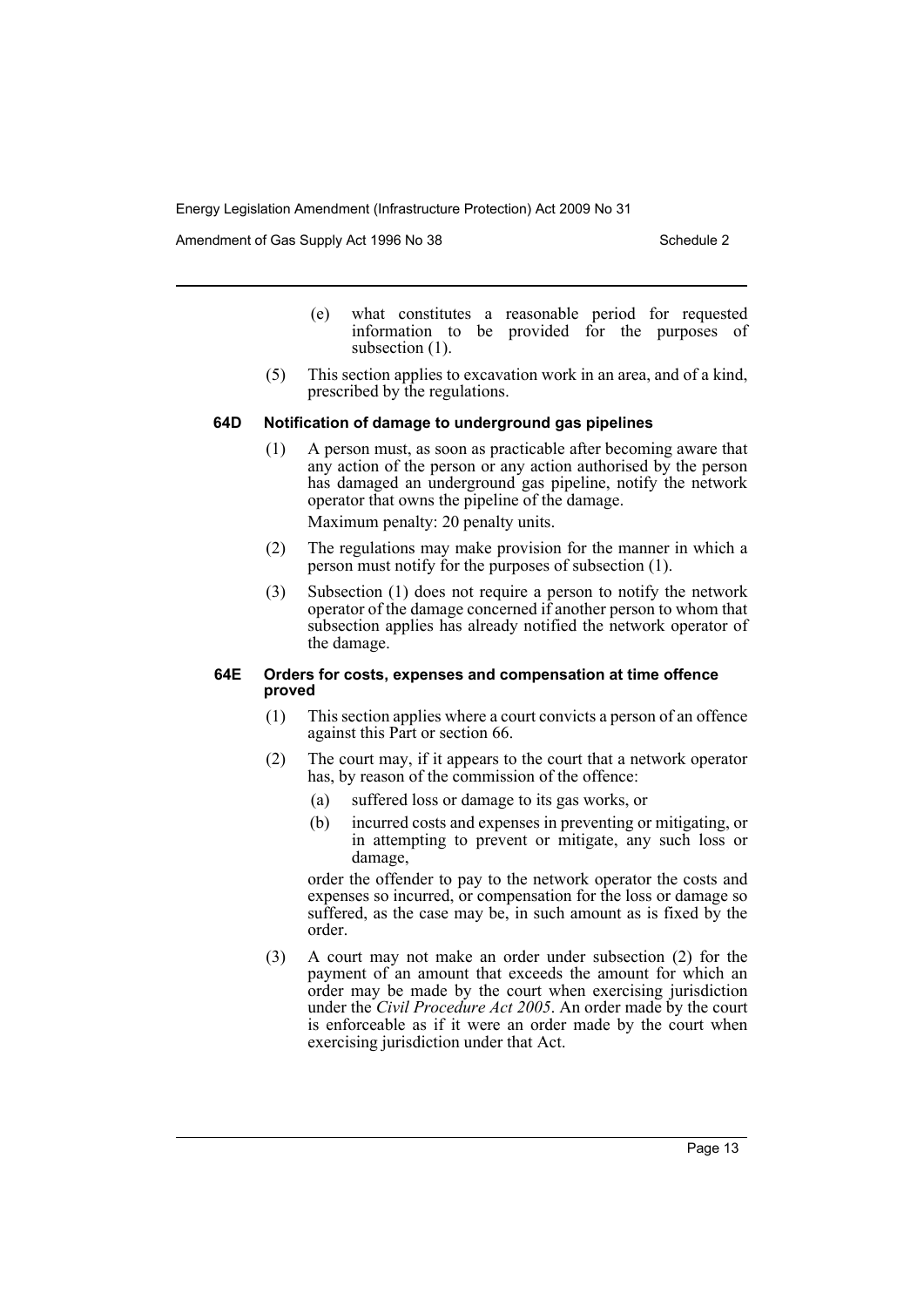- (4) Orders may be made under this section in addition to any penalty that may be imposed or any other action that may be taken in relation to the offence concerned.
- (5) Orders may be made under this section regardless of whether any penalty is imposed, or other action taken, in relation to the offence concerned.
- (6) In this section: *the court* means the court that convicts a person of the offence concerned.

*the offender* means the person who is convicted of the offence.

#### **64F Civil liability of designated information provider**

- (1) This section applies to the following persons:
	- (a) the designated information provider, any officer or employee of the designated information provider or any person acting on behalf of the designated information provider,
	- (b) a network operator, any officer or employee of the network operator or any person acting on behalf of the network operator.
- (2) A person to whom this section applies does not incur any civil monetary liability for any act or omission in connection with a request for information under section 64C or the provision of information in compliance or purported compliance with the regulations under section 64B unless the act or omission is done or made in bad faith or through negligence.
- (3) The civil monetary liability for an act or omission of a kind referred to in subsection (2) done or made through negligence may not exceed the maximum amount prescribed by the regulations.
- (4) For the purposes of subsection  $(3)$ , the regulations may:
	- (a) prescribe maximum amounts that are limited in their application to persons, events, circumstances, losses or periods specified in the regulations, and
	- (b) prescribe maximum amounts that vary in their application according to the persons to whom or the events, circumstances, losses or periods to which they are expressed to apply, and
	- (c) prescribe the manner in which a maximum amount is to be divided amongst claimants.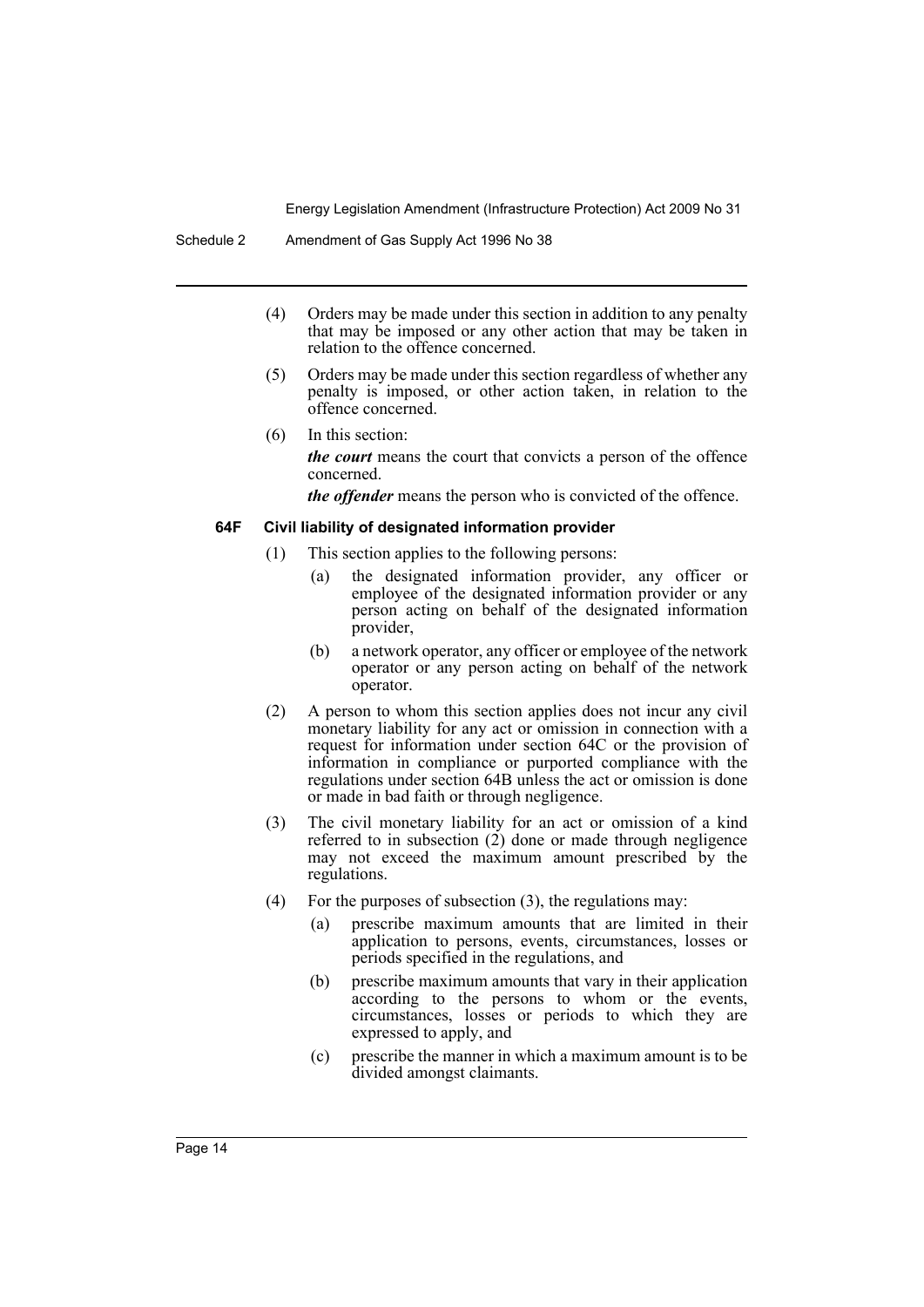Amendment of Gas Supply Act 1996 No 38 Schedule 2 Schedule 2

- (5) A person to whom this section applies may enter into an agreement with another person varying or excluding the operation of a provision of this section and, to the extent of that agreement, that provision does not apply.
- (6) This section does not apply to any liability of an officer or employee of a person to whom this section applies to the person.
- (7) In this section:

*civil monetary liability* means liability to pay damages or compensation or any other amount in a civil proceeding, but does not include the costs of proceedings.

# **[4] Section 66 Interference with gas works**

Omit the matter relating to the maximum penalty. Insert instead:

Maximum penalty:

- (a) in the case of a corporation—4,000 penalty units, or
- (b) in any other case—200 penalty units or imprisonment for 5 years (or both).

# **[5] Section 66 (2)–(4)**

Insert at the end of section 66:

- (2) An offence under this section that is committed by an individual is an indictable offence.
- (3) Chapter 5 of the *Criminal Procedure Act 1986* (which relates to the summary disposal of certain indictable offences unless an election is made to proceed on indictment) applies to and in respect of an indictable offence under this section.
- (4) Section 81 does not apply to an indictable offence under this section.

**Note.** Offences by corporations are to be dealt with summarily (see section 81 (1) and (2)).

# **[6] Section 79A**

Insert after section 79:

# **79A Personal liability of gas industry inspectors of network operators**

(1) A matter or thing done or omitted to be done by a gas industry inspector appointed by a network operator does not, if the matter or thing was done or omitted in good faith for the purpose of exercising a function under this Act, subject any such inspector personally to any action, liability, claim or demand.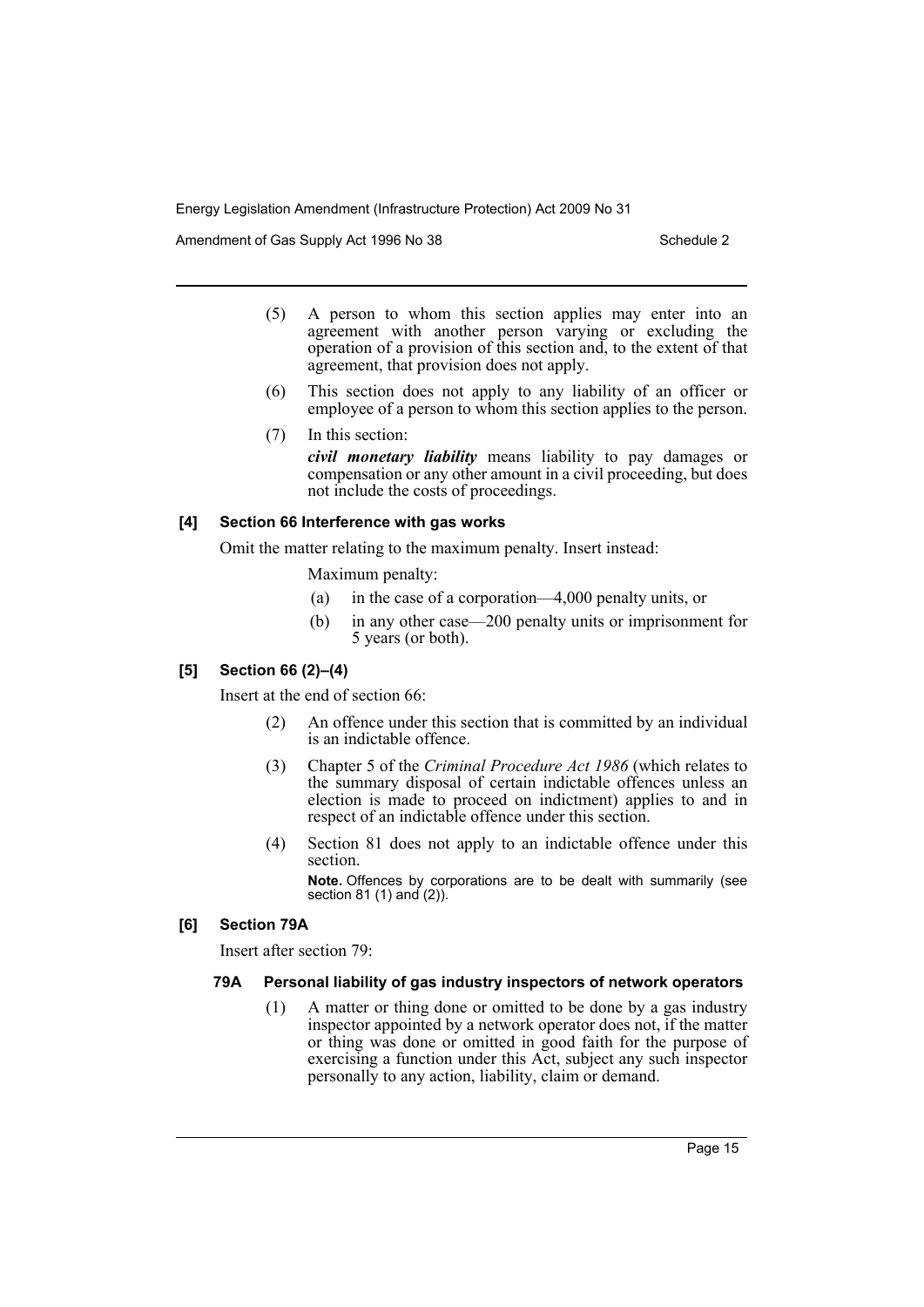Schedule 2 Amendment of Gas Supply Act 1996 No 38

(2) However, any such liability attaches instead to the network operator concerned.

#### **[7] Section 83 Regulations**

Insert after section 83 (5A):

- (5B) The regulations may, either unconditionally or subject to conditions, exempt:
	- (a) any specified person or class of persons, or
	- (b) any specified matter or class of matters,

from the operation of any one or more of sections 64B and 64C.

#### **[8] Schedule 2 Savings, transitional and other provisions**

Insert at the end of clause 1 (1):

*Energy Legislation Amendment (Infrastructure Protection) Act 2009*

# **[9] Schedule 2**

Insert at the end of Schedule 2 with appropriate Part and clause numbering:

# **Part Provisions consequent on enactment of Energy Legislation Amendment (Infrastructure Protection) Act 2009**

# **Application of certain provisions**

- (1) In this clause, *amending Act* means the *Energy Legislation Amendment (Infrastructure Protection) Act 2009*.
- (2) Section 64B (1) (as inserted by the amending Act) applies to licences whether or not granted before, on or after the commencement of that subsection.
- (3) Section 64B (2) (as inserted by the amending Act) applies to authorisations whether or not granted before, on or after the commencement of that subsection.
- (4) A provision of section 64E or 66 (2)–(4) (as inserted by the amending Act) applies to offences committed on or after the commencement of that provision.
- (5) Section 64F (as inserted by the amending Act) applies to acts or omissions done or made on or after the commencement of that section.